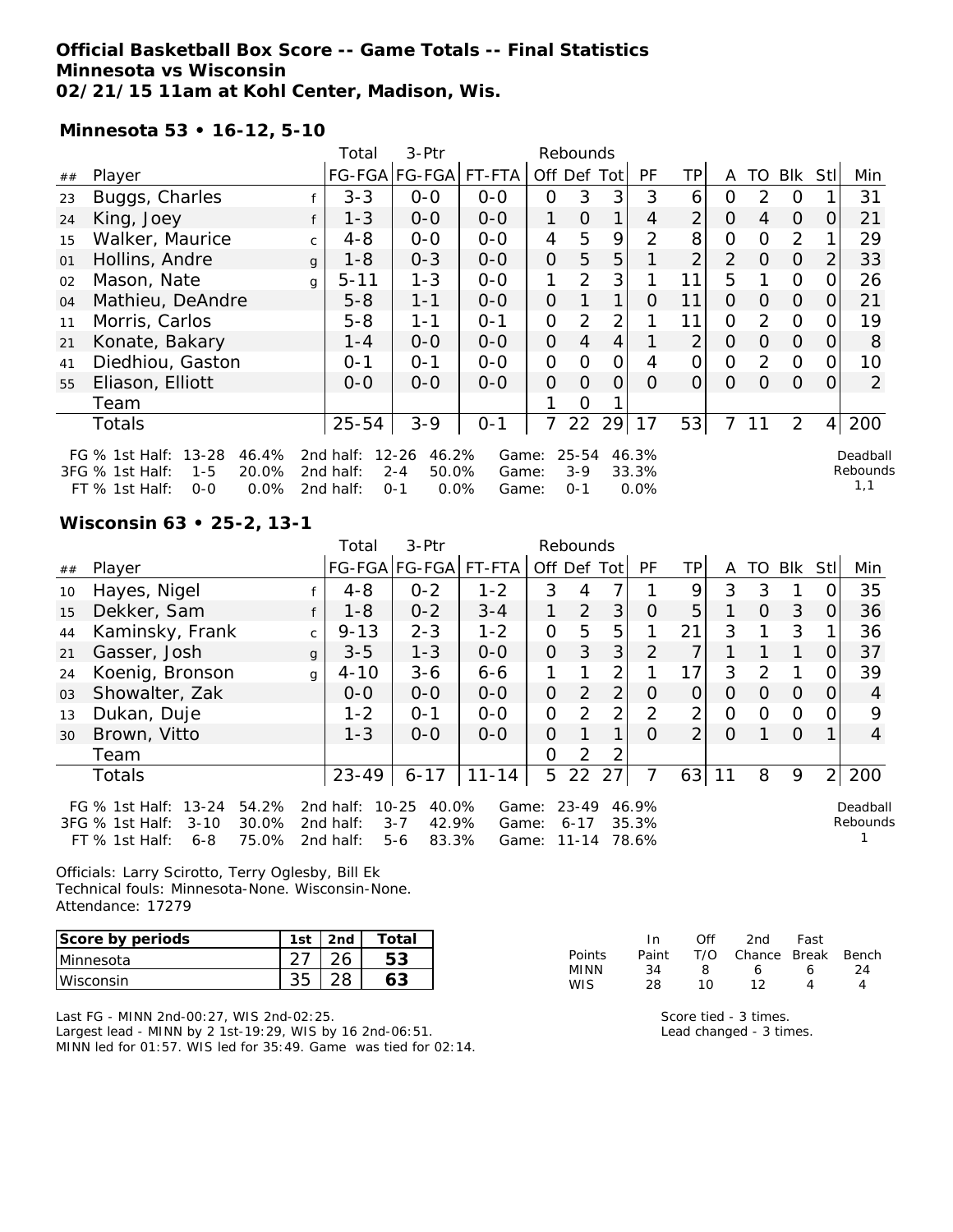## **Minnesota vs Wisconsin 02/21/15 11am at Kohl Center, Madison, Wis. 1st PERIOD Play-by-Play (Page 1)**

| HOME TEAM: Wisconsin                  | Time  | Score     |                | Margin VISITORS: Minnesota           |
|---------------------------------------|-------|-----------|----------------|--------------------------------------|
|                                       | 19:29 | $0 - 2$   | V <sub>2</sub> | GOOD! JUMPER by Mason, Nate [PNT]    |
| MISSED JUMPER by Kaminsky, Frank      | 18:56 |           |                |                                      |
| REBOUND (OFF) by Hayes, Nigel         | 18:56 |           |                |                                      |
| GOOD! 3 PTR by Koenig, Bronson        | 18:29 | $3 - 2$   | H <sub>1</sub> |                                      |
|                                       | 18:13 |           |                | FOUL by King, Joey (P1T1)            |
|                                       | 18:13 |           |                | TURNOVR by King, Joey                |
|                                       |       |           |                |                                      |
| GOOD! JUMPER by Kaminsky, Frank [PNT] | 17:44 | $5 - 2$   | $H_3$          |                                      |
| ASSIST by Dekker, Sam                 | 17:44 |           |                |                                      |
|                                       | 17:14 | $5 - 4$   | H <sub>1</sub> | GOOD! LAYUP by Walker, Maurice [PNT] |
|                                       | 17:14 |           |                | ASSIST by Mason, Nate                |
| MISSED 3 PTR by Dekker, Sam           | 16:57 |           |                | REBOUND (DEF) by Hollins, Andre      |
|                                       | 16:49 | $5 - 7$   | V <sub>2</sub> | GOOD! 3 PTR by Mason, Nate           |
|                                       | 16:49 |           |                | ASSIST by Hollins, Andre             |
|                                       | 16:30 |           |                | FOUL by Hollins, Andre (P1T2)        |
| GOOD! LAYUP by Kaminsky, Frank [PNT]  | 16:23 | $7 - 7$   | T <sub>1</sub> |                                      |
|                                       | 16:06 | $7 - 9$   | V <sub>2</sub> | GOOD! JUMPER by Hollins, Andre       |
| GOOD! JUMPER by Kaminsky, Frank [PNT] | 15:35 | $9 - 9$   | T <sub>2</sub> |                                      |
| REBOUND (DEF) by Hayes, Nigel         | 15:05 |           |                | MISSED 3 PTR by Mason, Nate          |
| GOOD! LAYUP by Gasser, Josh [PNT]     | 14:51 | $11 - 9$  | H <sub>2</sub> |                                      |
|                                       |       |           |                |                                      |
|                                       | 14:30 |           |                | TURNOVR by King, Joey                |
| STEAL by Kaminsky, Frank              | 14:29 |           |                |                                      |
| MISSED 3 PTR by Gasser, Josh          | 14:21 |           |                | REBOUND (DEF) by Buggs, Charles      |
| REBOUND (DEF) by Gasser, Josh         | 14:13 |           |                | MISSED 3 PTR by Hollins, Andre       |
| MISSED 3 PTR by Gasser, Josh          | 13:49 |           |                | REBOUND (DEF) by Walker, Maurice     |
|                                       | 13:32 |           |                | FOUL by King, Joey (P2T3)            |
|                                       | 13:32 |           |                | TURNOVR by King, Joey                |
| TIMEOUT MEDIA                         | 13:32 |           |                |                                      |
| SUB IN: Dukan, Duje                   | 13:32 |           |                | SUB IN: Eliason, Elliott             |
| SUB OUT: Dekker, Sam                  | 13:32 |           |                | SUB IN: Diedhiou, Gaston             |
|                                       | 13:32 |           |                | SUB OUT: King, Joey                  |
| TURNOVR by Hayes, Nigel               | 13:24 |           |                |                                      |
|                                       |       |           |                |                                      |
|                                       | 13:22 |           |                | STEAL by Hollins, Andre              |
|                                       | 13:08 | $11 - 11$ | T <sub>3</sub> | GOOD! LAYUP by Buggs, Charles [PNT]  |
| MISSED 3 PTR by Dukan, Duje           | 12:43 |           |                |                                      |
| REBOUND (OFF) by Koenig, Bronson      | 12:43 |           |                |                                      |
|                                       | 12:37 |           |                | FOUL by Diedhiou, Gaston (P1T4)      |
|                                       | 12:37 |           |                | SUB IN: Mathieu, DeAndre             |
|                                       | 12:37 |           |                | SUB IN: Morris, Carlos               |
|                                       | 12:37 |           |                | SUB OUT: Hollins, Andre              |
|                                       | 12:37 |           |                | SUB OUT: Mason, Nate                 |
| GOOD! LAYUP by Kaminsky, Frank [PNT]  | 12:26 | $13 - 11$ | H <sub>2</sub> |                                      |
|                                       | 12:12 |           |                | FOUL by Diedhiou, Gaston (P2T5)      |
|                                       | 12:12 |           |                | TURNOVR by Diedhiou, Gaston          |
| MISSED 3 PTR by Koenig, Bronson       | 11:48 |           |                |                                      |
| REBOUND (OFF) by Hayes, Nigel         | 11:48 |           |                |                                      |
|                                       |       |           |                |                                      |
| GOOD! TIP-IN by Hayes, Nigel [PNT]    | 11:45 | $15 - 11$ | H 4            |                                      |
|                                       | 11:28 | $15 - 13$ | H <sub>2</sub> | GOOD! JUMPER by Morris, Carlos [PNT] |
|                                       | 11:08 |           |                | FOUL by Buggs, Charles (P1T6)        |
| TIMEOUT media                         | 11:08 |           |                |                                      |
| GOOD! FT SHOT by Kaminsky, Frank      | 11:08 | $16 - 13$ | $H_3$          |                                      |
| MISSED FT SHOT by Kaminsky, Frank     | 11:08 |           |                | REBOUND (DEF) by Konate, Bakary      |
| SUB IN: Dekker, Sam                   | 11:08 |           |                | SUB IN: Konate, Bakary               |
| SUB OUT: Hayes, Nigel                 | 11:08 |           |                | SUB IN: Hollins, Andre               |
|                                       | 11:08 |           |                | SUB OUT: Buggs, Charles              |
|                                       | 11:08 |           |                | SUB OUT: Eliason, Elliott            |
| FOUL by Dukan, Duje (P1T1)            | 10:42 |           |                |                                      |
| REBOUND (DEF) by Dekker, Sam          | 10:28 |           |                | MISSED JUMPER by Konate, Bakary      |
|                                       |       |           |                |                                      |
| GOOD! 3 PTR by Kaminsky, Frank        | 10:16 | $19 - 13$ | H 6            |                                      |
| ASSIST by Koenig, Bronson             | 10:16 |           |                |                                      |
|                                       | 09:51 |           |                | MISSED JUMPER by Konate, Bakary      |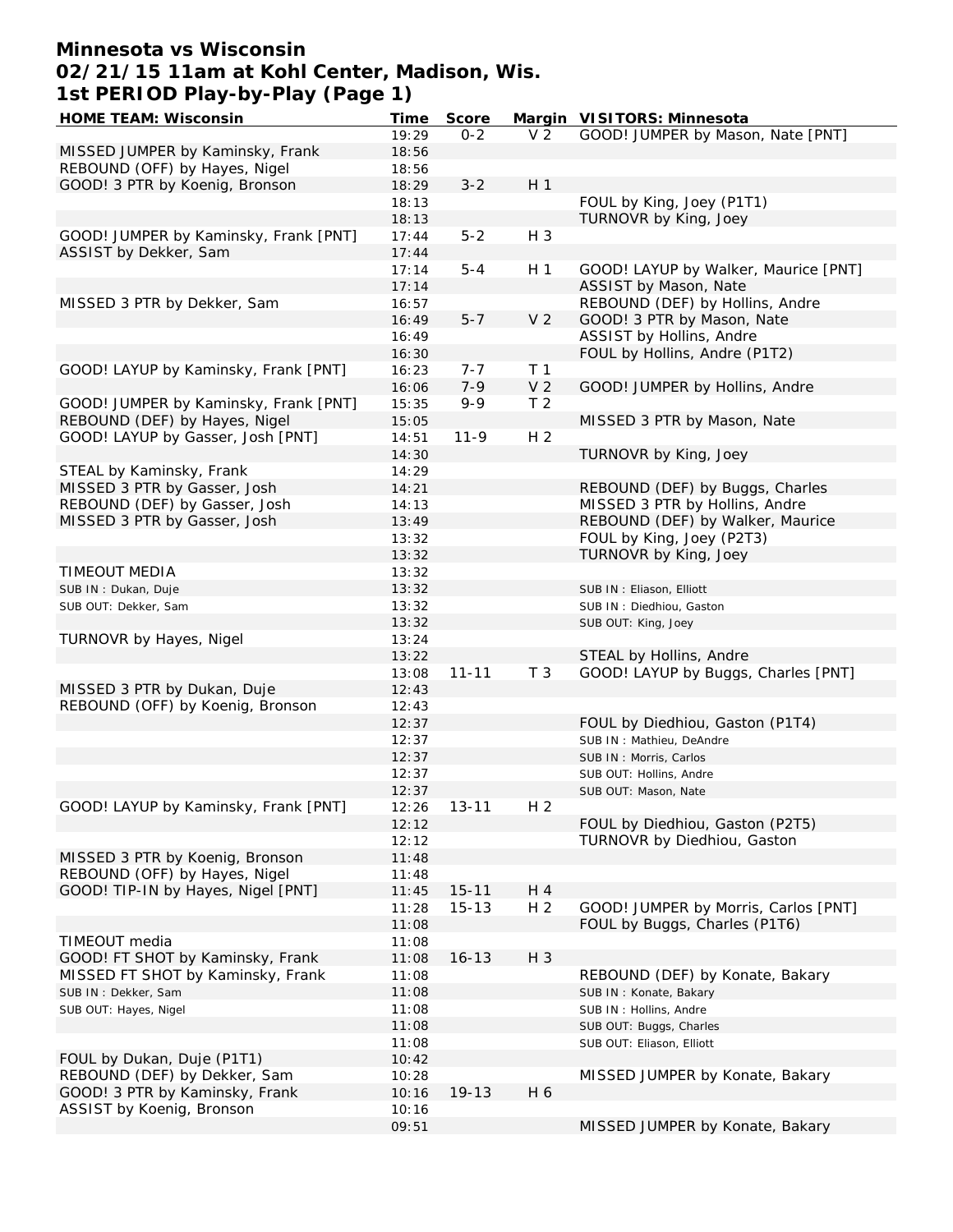# **Minnesota vs Wisconsin 02/21/15 11am at Kohl Center, Madison, Wis. 1st PERIOD Play-by-Play (Page 2)**

| <b>HOME TEAM: Wisconsin</b>        | Time  | Score     |                | Margin VISITORS: Minnesota             |
|------------------------------------|-------|-----------|----------------|----------------------------------------|
| REBOUND (DEF) by Dukan, Duje       | 09:51 |           |                |                                        |
| GOOD! FT SHOT by Dekker, Sam       | 09:41 | $20 - 13$ | H 7            | FOUL by Konate, Bakary (P1T7)          |
| MISSED FT SHOT by Dekker, Sam      | 09:41 |           |                | REBOUND (DEF) by (DEADBALL)            |
| FOUL by Kaminsky, Frank (P1T2)     | 09:41 |           |                |                                        |
| SUB IN: Showalter, Zak             | 09:41 |           |                | SUB OUT: Konate, Bakary                |
| SUB OUT: Gasser, Josh              | 09:41 |           |                |                                        |
| FOUL by Dukan, Duje (P2T3)         | 09:28 |           |                |                                        |
| SUB IN: Hayes, Nigel               | 09:28 |           |                | SUB IN: Buggs, Charles                 |
| SUB IN: Brown, Vitto               | 09:28 |           |                | SUB OUT: Diedhiou, Gaston              |
| SUB OUT: Kaminsky, Frank           | 09:28 |           |                |                                        |
| SUB OUT: Dukan, Duje               | 09:28 |           |                |                                        |
|                                    | 09:25 | $20 - 15$ | H 5            | GOOD! JUMPER by Buggs, Charles         |
| TURNOVR by Hayes, Nigel            | 09:00 |           |                |                                        |
|                                    | 08:59 |           |                | STEAL by Buggs, Charles                |
| REBOUND (DEF) by Hayes, Nigel      | 08:55 |           |                | MISSED LAYUP by Mathieu, DeAndre       |
| MISSED LAYUP by Dekker, Sam        | 08:33 |           |                | REBOUND (DEF) by Walker, Maurice       |
| BLOCK by Dekker, Sam               | 08:15 |           |                | MISSED JUMPER by Morris, Carlos        |
| REBOUND (DEF) by Brown, Vitto      | 08:13 |           |                |                                        |
| TURNOVR by Koenig, Bronson         | 08:08 |           |                |                                        |
|                                    | 08:07 |           |                | STEAL by Hollins, Andre                |
|                                    | 08:05 | $20 - 17$ | H 3            | GOOD! LAYUP by Buggs, Charles [FB/PNT] |
|                                    | 08:05 |           |                |                                        |
|                                    |       |           |                | ASSIST by Hollins, Andre               |
| GOOD! JUMPER by Brown, Vitto       | 07:54 | $22 - 17$ | H 5            |                                        |
| ASSIST by Koenig, Bronson          | 07:51 |           |                |                                        |
|                                    | 07:34 | $22 - 19$ | H 3            | GOOD! LAYUP by Mathieu, DeAndre [PNT]  |
| TURNOVR by Brown, Vitto            | 07:05 |           |                |                                        |
|                                    | 07:04 |           |                | STEAL by Walker, Maurice               |
|                                    | 06:54 | $22 - 21$ | H <sub>1</sub> | GOOD! JUMPER by Morris, Carlos [PNT]   |
| SUB IN: Gasser, Josh               | 06:54 |           |                |                                        |
| SUB IN: Kaminsky, Frank            | 06:54 |           |                |                                        |
| SUB OUT: Showalter, Zak            | 06:54 |           |                |                                        |
| SUB OUT: Brown, Vitto              | 06:54 |           |                |                                        |
|                                    | 06:29 |           |                | FOUL by Morris, Carlos (P1T8)          |
| TIMEOUT media                      | 06:29 |           |                |                                        |
| GOOD! FT SHOT by Dekker, Sam       | 06:29 | $23 - 21$ | H <sub>2</sub> |                                        |
| GOOD! FT SHOT by Dekker, Sam       | 06:29 | $24 - 21$ | $H_3$          |                                        |
|                                    | 06:29 |           |                | SUB IN: Mason, Nate                    |
|                                    | 06:29 |           |                | SUB OUT: Mathieu, DeAndre              |
|                                    | 06:04 | 24-23     | H <sub>1</sub> | GOOD! JUMPER by Mason, Nate            |
| GOOD! JUMPER by Koenig, Bronson    | 05:35 | $26 - 23$ | $H_3$          |                                        |
| REBOUND (DEF) by Hayes, Nigel      | 04:57 |           |                | MISSED 3 PTR by Hollins, Andre         |
| MISSED JUMPER by Koenig, Bronson   | 04:43 |           |                | REBOUND (DEF) by Buggs, Charles        |
|                                    | 04:35 |           |                | TURNOVR by Morris, Carlos              |
|                                    | 04:35 |           |                | SUB IN: King, Joey                     |
|                                    | 04:35 |           |                | SUB OUT: Morris, Carlos                |
| MISSED LAYUP by Dekker, Sam        | 04:07 |           |                |                                        |
| REBOUND (OFF) by Hayes, Nigel      | 04:07 |           |                |                                        |
| GOOD! TIP-IN by Hayes, Nigel [PNT] | 04:03 | $28 - 23$ | H 5            |                                        |
|                                    | 03:56 |           |                | MISSED LAYUP by Walker, Maurice        |
|                                    | 03:56 |           |                | REBOUND (OFF) by Walker, Maurice       |
|                                    | 03:52 |           |                | MISSED LAYUP by Walker, Maurice        |
|                                    | 03:52 |           |                | REBOUND (OFF) by Walker, Maurice       |
|                                    | 03:49 |           |                | MISSED LAYUP by Walker, Maurice        |
|                                    | 03:49 |           |                | REBOUND (OFF) by Walker, Maurice       |
|                                    | 03:44 | 28-25     | H 3            | GOOD! LAYUP by Mason, Nate [PNT]       |
| MISSED 3 PTR by Hayes, Nigel       | 03:22 |           |                |                                        |
| REBOUND (OFF) by Dekker, Sam       | 03:22 |           |                |                                        |
| GOOD! 3 PTR by Koenig, Bronson     | 03:12 | $31 - 25$ | H 6            |                                        |
| ASSIST by Gasser, Josh             | 03:12 |           |                |                                        |
|                                    | 03:08 |           |                | TIMEOUT 30sec                          |
|                                    | 02:49 | $31 - 27$ | H 4            | GOOD! LAYUP by Walker, Maurice [PNT]   |
|                                    |       |           |                |                                        |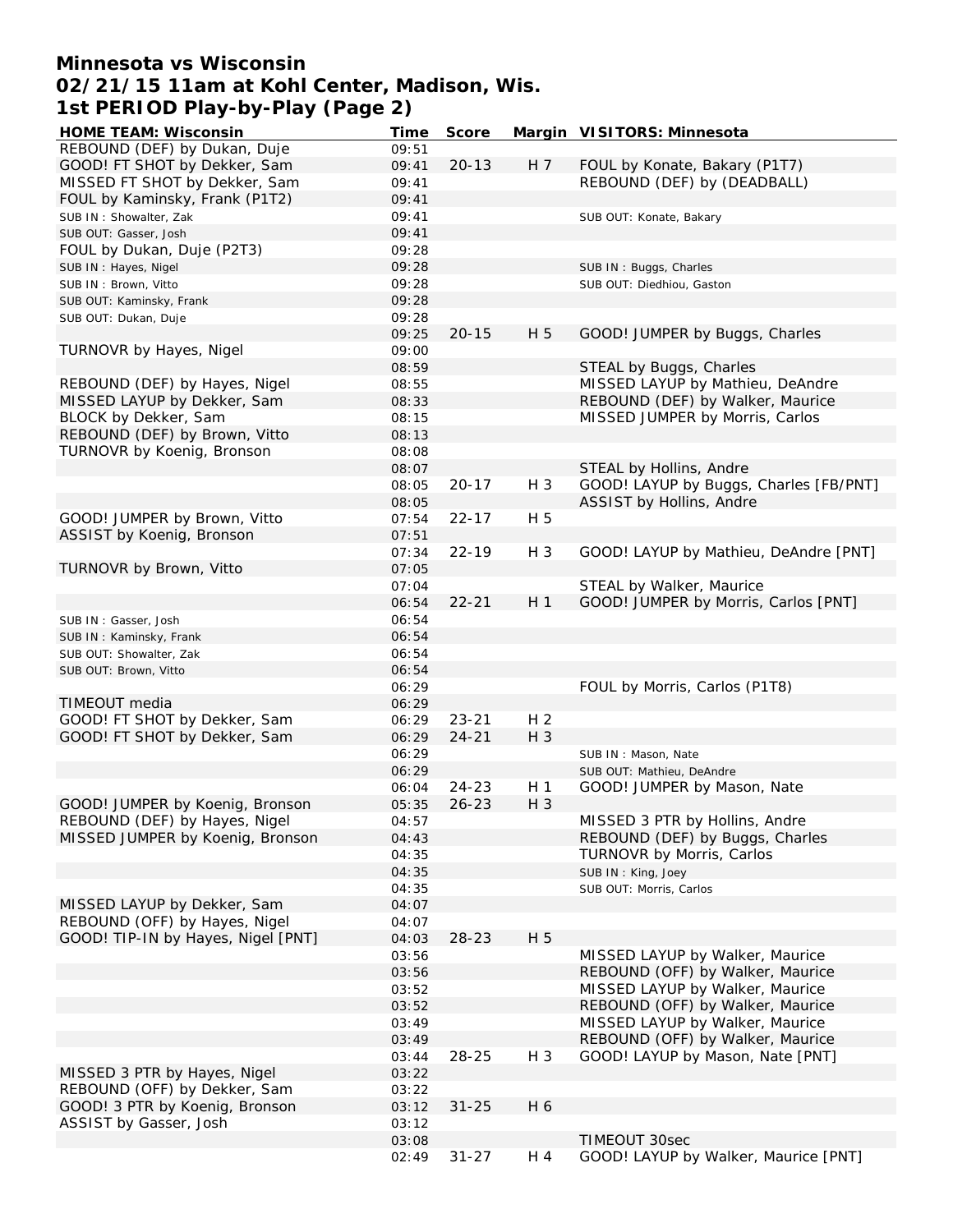# **Minnesota vs Wisconsin 02/21/15 11am at Kohl Center, Madison, Wis. 1st PERIOD Play-by-Play (Page 3)**

| <b>HOME TEAM: Wisconsin</b>        | Time  | Score     | Margin | VISITORS: Minnesota               |
|------------------------------------|-------|-----------|--------|-----------------------------------|
|                                    | 02:49 |           |        | ASSIST by Mason, Nate             |
| GOOD! FT SHOT by Koenig, Bronson   | 02:28 | $32 - 27$ | H 5    | FOUL by Mason, Nate (P1T9)        |
| GOOD! FT SHOT by Koenig, Bronson   | 02:28 | $33 - 27$ | H 6    |                                   |
|                                    | 02:28 |           |        | SUB IN: Mathieu, DeAndre          |
|                                    | 02:28 |           |        | SUB OUT: Mason, Nate              |
| REBOUND (DEF) by Gasser, Josh      | 02:09 |           |        | MISSED JUMPER by Hollins, Andre   |
| MISSED 3 PTR by Koenig, Bronson    | 01:56 |           |        | REBOUND (DEF) by Hollins, Andre   |
|                                    | 01:36 |           |        | MISSED JUMPER by Mathieu, DeAndre |
|                                    | 01:36 |           |        | REBOUND (OFF) by Walker, Maurice  |
| REBOUND (DEF) by Hayes, Nigel      | 01:33 |           |        | MISSED 3 PTR by Hollins, Andre    |
| GOOD! JUMPER by Gasser, Josh [PNT] | 01:15 | $35 - 27$ | H 8    |                                   |
| REBOUND (DEF) by Kaminsky, Frank   | 00:46 |           |        | MISSED JUMPER by King, Joey       |
| TURNOVR by Gasser, Josh            | 00:22 |           |        |                                   |
|                                    | 00:22 |           |        | SUB IN: Mason, Nate               |
|                                    | 00:22 |           |        | SUB IN: Diedhiou, Gaston          |
|                                    | 00:22 |           |        | SUB OUT: King, Joey               |
|                                    | 00:22 |           |        | SUB OUT: Hollins, Andre           |
| BLOCK by Kaminsky, Frank           | 00:05 |           |        | MISSED LAYUP by Mathieu, DeAndre  |
| REBOUND (DEF) by Kaminsky, Frank   | 00:03 |           |        |                                   |

#### Wisconsin 35, Minnesota 27

|                                              | Off | 2nd     | Fast             |                         |
|----------------------------------------------|-----|---------|------------------|-------------------------|
| 1st period-only Paint T/O Chance Break Bench |     |         |                  |                         |
| Minnesota 18                                 |     | 6 2 2 6 |                  | Score tied - 3 times.   |
| Wisconsin 16 6 12                            |     |         | $\left( \right)$ | Lead changed - 3 times. |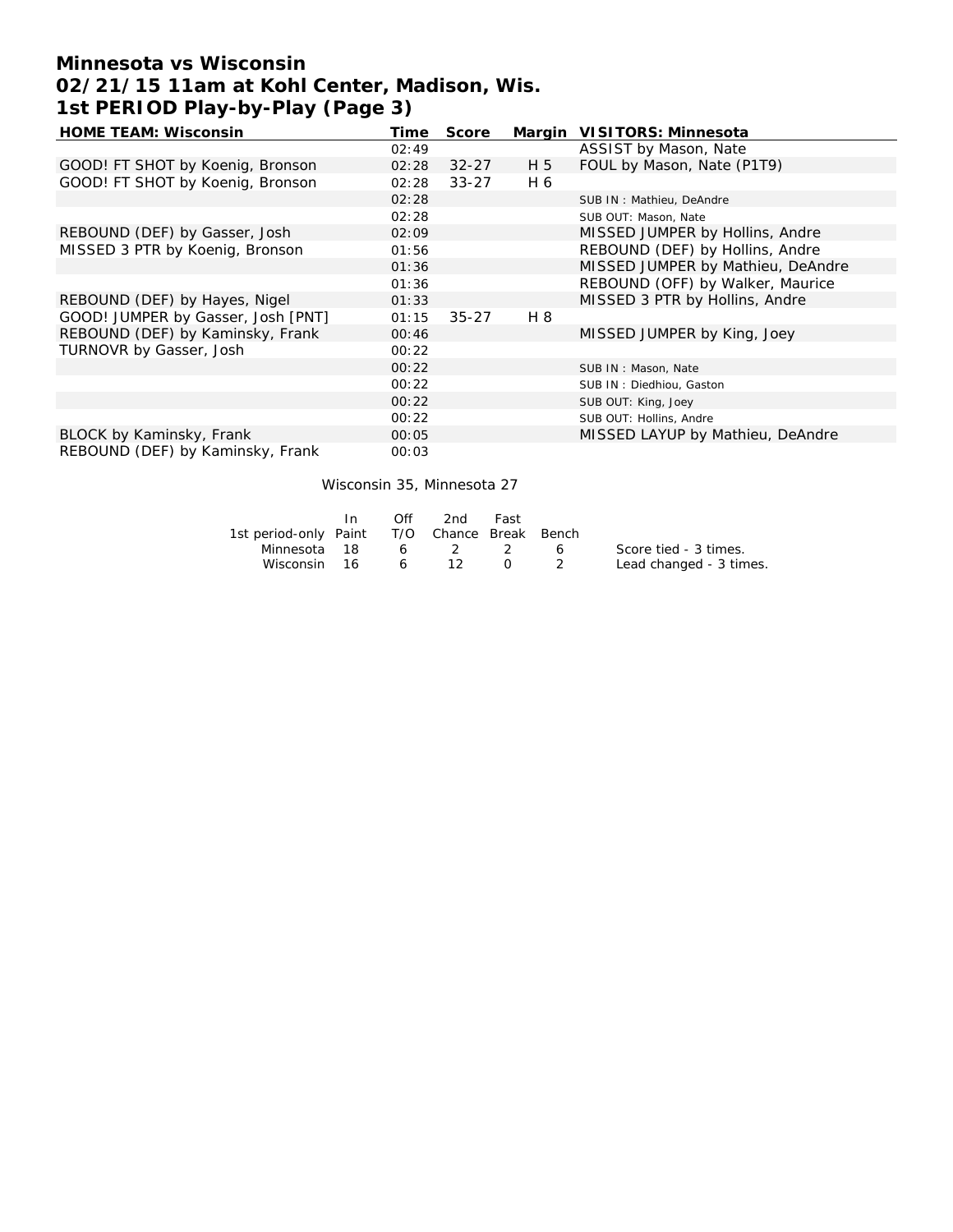### **Official Basketball Box Score -- 1st Half-Only Minnesota vs Wisconsin 02/21/15 11am at Kohl Center, Madison, Wis.**

#### **Minnesota**

|    |                                 | Total     | $3-Ptr$              |         |                | Rebounds |                |                |                |               |          |          |                |                |
|----|---------------------------------|-----------|----------------------|---------|----------------|----------|----------------|----------------|----------------|---------------|----------|----------|----------------|----------------|
| ## | Player                          |           | FG-FGA FG-FGA FT-FTA |         | Off Def Tot    |          |                | <b>PF</b>      | TPI            | A             | TO       | Blk      | <b>Stl</b>     | Min            |
| 23 | Buggs, Charles                  | $3 - 3$   | $O-O$                | $0-0$   | O              | 2        | 2              |                | 6              | O             | $\Omega$ | $\Omega$ |                | 18             |
| 24 | King, Joey                      | $0 - 1$   | $0 - 0$              | $0 - 0$ | $\Omega$       | $\Omega$ | $\overline{O}$ | $\overline{2}$ | O              | $\Omega$      | 3        | $\Omega$ | $\overline{O}$ | 11             |
| 15 | Walker, Maurice<br>$\mathsf{C}$ | $2 - 5$   | $0 - 0$              | $0 - 0$ | 4              | 2        | 6              | O              | 4              | O             | $\Omega$ | $\Omega$ |                | 16             |
| 01 | Hollins, Andre<br>$\mathbf{q}$  | $1 - 5$   | $0 - 3$              | $0 - 0$ | $\Omega$       | 2        | $\overline{2}$ |                | $\overline{2}$ | $\mathcal{P}$ | $\Omega$ | $\Omega$ | 2              | 19             |
| 02 | Mason, Nate<br>q                | $4 - 5$   | $1 - 2$              | $O-O$   | 0              | O        | 0              |                | 9              | $\mathcal{P}$ | 0        | $\Omega$ | O              | 12             |
| 04 | Mathieu, DeAndre                | $1 - 4$   | $0 - 0$              | $O-O$   | $\Omega$       | $\Omega$ | $\Omega$       | $\Omega$       | $\overline{2}$ | $\Omega$      | $\Omega$ | $\Omega$ | $\overline{O}$ | 9              |
| 11 | Morris, Carlos                  | $2 - 3$   | $0 - 0$              | $O-O$   | 0              | $\Omega$ | $\Omega$       |                | 4              | $\Omega$      |          | $\Omega$ | 0              | 8              |
| 21 | Konate, Bakary                  | $0 - 2$   | $0 - 0$              | $0 - 0$ | $\Omega$       | 1        | 1              | 1              | 0              | $\Omega$      | O        | $\Omega$ | $\Omega$       | $\mathbf{1}$   |
| 41 | Diedhiou, Gaston                | $0 - 0$   | $O-O$                | $O-O$   | 0              | $\Omega$ | O              | 2              | O              | $\Omega$      |          | $\Omega$ | $\Omega$       | 4              |
| 55 | Eliason, Elliott                | $O - O$   | $0 - 0$              | $0 - 0$ | $\Omega$       | $\Omega$ | 0              | $\Omega$       | 0              | 0             | $\Omega$ | $\Omega$ | $\Omega$       | $\overline{2}$ |
|    | Team                            |           |                      |         | $\overline{O}$ | 0        | 0              |                |                |               |          |          |                |                |
|    | Totals                          | $13 - 28$ | $1 - 5$              | $O-O$   | 4              |          | 1              | 9              | 27             | 4             | 5        | O        | 4              | 100            |
|    |                                 |           |                      |         |                |          |                |                |                |               |          |          |                |                |

FG % 1st Half: 13-28 46.4% 3FG % 1st Half: 1-5 20.0% FT % 1st Half: 0-0 0.0%

### **Wisconsin**

|    |                                                                                                               | Total     | $3-Ptr$              |         |          | Rebounds |                 |           |                 |          |               |            |                |     |
|----|---------------------------------------------------------------------------------------------------------------|-----------|----------------------|---------|----------|----------|-----------------|-----------|-----------------|----------|---------------|------------|----------------|-----|
| ## | Player                                                                                                        |           | FG-FGA FG-FGA FT-FTA |         | Off      | Def      | Tot             | <b>PF</b> | TPI             | A        | TO            | <b>BIK</b> | Stl            | Min |
| 10 | Hayes, Nigel                                                                                                  | $2 - 3$   | $0 - 1$              | $0-0$   | 3        | 4        |                 | O         | 4               | O        | $\mathcal{P}$ | O          | 0              | 18  |
| 15 | Dekker, Sam                                                                                                   | $O - 3$   | $O - 1$              | $3 - 4$ |          | 1        | 2               | $\circ$   | 3               |          | $\Omega$      |            | $\Omega$       | 18  |
| 44 | Kaminsky, Frank<br>$\mathsf{C}$                                                                               | $5 - 6$   | $1 - 1$              | $1 - 2$ | O        | 2        | 2               | 1         | 12              | $\Omega$ | $\Omega$      |            |                | 17  |
| 21 | Gasser, Josh<br>$\mathbf{q}$                                                                                  | $2 - 4$   | $0 - 2$              | $O-O$   | $\Omega$ | 2        | $\overline{2}$  | $\Omega$  | 4               |          |               | $\Omega$   | 0              | 17  |
| 24 | Koenig, Bronson<br>g                                                                                          | $3 - 6$   | $2 - 4$              | $2 - 2$ |          | $\Omega$ | 1               | O         | 10 <sub>1</sub> |          |               | O          | O              | 20  |
| 03 | Showalter, Zak                                                                                                | $0 - 0$   | $0 - 0$              | $0 - 0$ | $\Omega$ | $\Omega$ | 0               | $\Omega$  | 0               | $\Omega$ | O             | $\Omega$   | $\overline{O}$ | 3   |
| 13 | Dukan, Duje                                                                                                   | $0 - 1$   | $0 - 1$              | $O-O$   | $\Omega$ | 1        | 1               | 2         |                 | O        | $\Omega$      | $\Omega$   | O              | 4   |
| 30 | Brown, Vitto                                                                                                  | $1 - 1$   | $0 - 0$              | $O - O$ | $\Omega$ |          | 1               | $\Omega$  | 2               | $\Omega$ |               | $\Omega$   | $\Omega$       | 3   |
|    | Team                                                                                                          |           |                      |         | O        | $\Omega$ | 0               |           |                 |          |               |            |                |     |
|    | Totals                                                                                                        | $13 - 24$ | $3 - 10$             | $6 - 8$ | 5        |          | 16 <sub>1</sub> | 3         | 35              | 4        | 5             | 2          |                | 100 |
|    | $\Gamma \cap (N \cdot 1_{\Omega} + 1)_{\Omega}$ if $\Gamma \cap (N \cdot 1_{\Omega} + 1)_{\Omega}$<br>F A 201 |           |                      |         |          |          |                 |           |                 |          |               |            |                |     |

FG % 1st Half: 13-24 54.2% 3FG % 1st Half: 3-10 30.0% FT % 1st Half: 6-8 75.0%

Officials: Larry Scirotto, Terry Oglesby, Bill Ek Technical fouls: Minnesota-None. Wisconsin-None. Attendance: 17279

| Score by periods | 1 <sub>c</sub> | Total |
|------------------|----------------|-------|
| <b>Minnesota</b> |                |       |
| Wisconsin        |                |       |

Last FG - MINN 2nd-00:27, WIS 2nd-02:25. Largest lead - MINN by 2 1st-19:29, WIS by 16 2nd-06:51. MINN led for 01:57. WIS led for 35:49. Game was tied for 02:14.

|            | In.   | Off | 2nd                    | Fast    |   |
|------------|-------|-----|------------------------|---------|---|
| Points     | Paint |     | T/O Chance Break Bench |         |   |
| MINN       | 18    | 6   | $\mathcal{L}$          | $\cdot$ | 6 |
| <b>WIS</b> | 16    | 6   | 12                     | O       |   |

Score tied - 3 times. Lead changed - 3 times.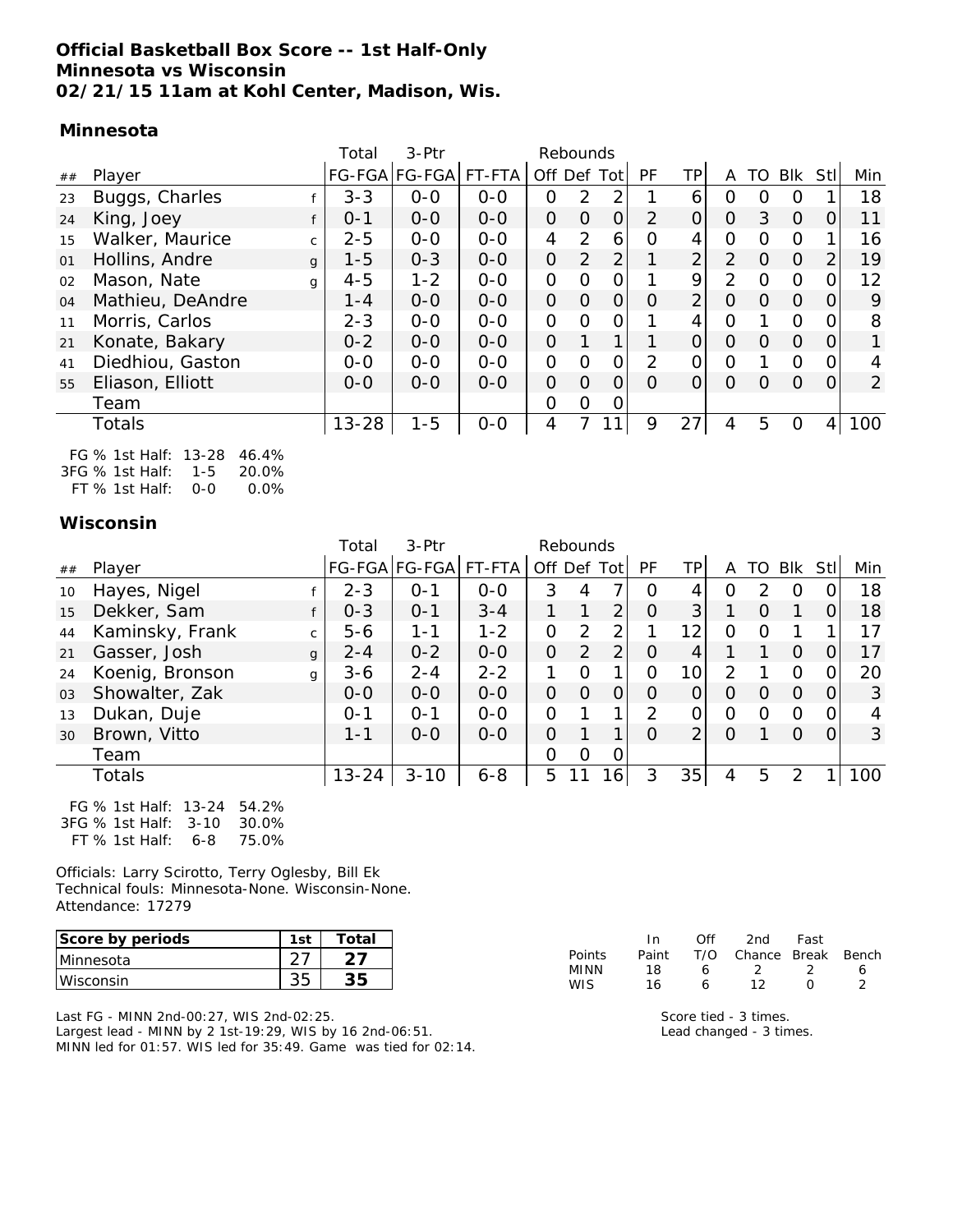## **Minnesota vs Wisconsin 02/21/15 11am at Kohl Center, Madison, Wis. 2nd PERIOD Play-by-Play (Page 1)**

| HOME TEAM: Wisconsin                 | Time  | Score     |      | Margin VISITORS: Minnesota            |
|--------------------------------------|-------|-----------|------|---------------------------------------|
| MISSED JUMPER by Dekker, Sam         | 19:41 |           |      | REBOUND (DEF) by Mason, Nate          |
|                                      | 19:31 |           |      | TURNOVR by Buggs, Charles             |
| MISSED JUMPER by Kaminsky, Frank     | 19:13 |           |      | BLOCK by Walker, Maurice              |
|                                      | 19:11 |           |      | REBOUND (DEF) by Walker, Maurice      |
|                                      | 19:10 |           |      | TURNOVR by Mason, Nate                |
| GOOD! JUMPER by Hayes, Nigel [PNT]   | 18:59 | $37 - 27$ | H 10 |                                       |
| ASSIST by Kaminsky, Frank            | 18:59 |           |      |                                       |
|                                      | 18:36 |           |      | TURNOVR by Buggs, Charles             |
|                                      | 18:19 |           |      | FOUL by Walker, Maurice (P1T1)        |
| MISSED 3 PTR by Dekker, Sam          | 17:49 |           |      | REBOUND (DEF) by Mason, Nate          |
| BLOCK by Koenig, Bronson             | 17:44 |           |      | MISSED LAYUP by Mason, Nate           |
|                                      | 17:44 |           |      | REBOUND (OFF) by (TEAM)               |
| REBOUND (DEF) by Kaminsky, Frank     | 17:35 |           |      | MISSED LAYUP by Walker, Maurice       |
| MISSED JUMPER by Kaminsky, Frank     | 17:19 |           |      | REBOUND (DEF) by Walker, Maurice      |
| BLOCK by Dekker, Sam                 | 17:08 |           |      | MISSED JUMPER by King, Joey           |
|                                      | 17:06 |           |      | REBOUND (OFF) by King, Joey           |
|                                      | 17:04 | $37 - 29$ | H 8  | GOOD! LAYUP by King, Joey [PNT]       |
| GOOD! JUMPER by Hayes, Nigel         | 16:33 | 39-29     | H 10 |                                       |
|                                      | 16:13 | 39-31     | H 8  | GOOD! JUMPER by Walker, Maurice [PNT] |
| GOOD! 3 PTR by Gasser, Josh          | 15:55 | 42-31     | H 11 |                                       |
| ASSIST by Kaminsky, Frank            | 15:55 |           |      |                                       |
| FOUL by Gasser, Josh (P1T1)          | 15:38 |           |      |                                       |
|                                      | 15:38 |           |      | TIMEOUT MEDIA                         |
| SUB IN: Dukan, Duje                  | 15:38 |           |      | SUB IN: Konate, Bakary                |
| SUB OUT: Dekker, Sam                 | 15:38 |           |      | SUB IN: Morris, Carlos                |
|                                      | 15:38 |           |      | SUB OUT: Walker, Maurice              |
|                                      | 15:38 |           |      | SUB OUT: Buggs, Charles               |
| <b>BLOCK by Hayes, Nigel</b>         | 15:22 |           |      | MISSED LAYUP by Mason, Nate           |
| REBOUND (DEF) by Koenig, Bronson     | 15:18 |           |      |                                       |
| MISSED 3 PTR by Kaminsky, Frank      | 15:07 |           |      | REBOUND (DEF) by Konate, Bakary       |
|                                      | 14:49 | 42-34     | H 8  | GOOD! 3 PTR by Morris, Carlos         |
| TURNOVR by Hayes, Nigel              | 14:20 |           |      |                                       |
|                                      | 14:20 |           |      | SUB IN: Diedhiou, Gaston              |
|                                      | 14:20 |           |      | SUB IN: Mathieu, DeAndre              |
|                                      | 14:20 |           |      | SUB OUT: Hollins, Andre               |
|                                      | 14:20 |           |      | SUB OUT: King, Joey                   |
| REBOUND (DEF) by Dukan, Duje         | 13:56 |           |      | MISSED 3 PTR by Diedhiou, Gaston      |
| MISSED 3 PTR by Hayes, Nigel         | 13:41 |           |      | REBOUND (DEF) by Mathieu, DeAndre     |
| FOUL by Koenig, Bronson (P1T2)       | 13:36 |           |      | MISSED FT SHOT by Morris, Carlos      |
|                                      | 13:36 |           |      | REBOUND (OFF) by (DEADBALL)           |
|                                      | 13:36 |           |      | TURNOVR by Diedhiou, Gaston           |
| SUB IN: Dekker, Sam                  | 13:36 |           |      |                                       |
| SUB OUT: Hayes, Nigel                | 13:36 |           |      |                                       |
| GOOD! LAYUP by Dukan, Duje [PNT]     | 13:16 | 44-34     | H 10 |                                       |
| ASSIST by Kaminsky, Frank            | 13:16 |           |      |                                       |
| BLOCK by Gasser, Josh                | 12:40 |           |      | MISSED JUMPER by Mason, Nate          |
| REBOUND (DEF) by Kaminsky, Frank     | 12:37 |           |      |                                       |
| GOOD! LAYUP by Kaminsky, Frank [PNT] | 12:27 | 46-34     | H 12 |                                       |
|                                      | 12:22 |           |      | TIMEOUT TEAM                          |
| SUB IN: Showalter, Zak               | 12:22 |           |      | SUB IN: Walker, Maurice               |
| SUB IN: Brown, Vitto                 | 12:22 |           |      | SUB IN: Hollins, Andre                |
| SUB OUT: Koenig, Bronson             | 12:22 |           |      | SUB OUT: Mason, Nate                  |
| SUB OUT: Kaminsky, Frank             | 12:22 |           |      | SUB OUT: Konate, Bakary               |
| REBOUND (DEF) by Showalter, Zak      | 12:09 |           |      | MISSED JUMPER by Hollins, Andre       |
| MISSED JUMPER by Brown, Vitto        | 11:43 |           |      | REBOUND (DEF) by Morris, Carlos       |
|                                      | 11:35 |           |      | TURNOVR by Morris, Carlos             |
| STEAL by Brown, Vitto                | 11:34 |           |      |                                       |
| MISSED LAYUP by Brown, Vitto         | 11:21 |           |      | BLOCK by Walker, Maurice              |
|                                      | 11:19 |           |      | REBOUND (DEF) by Morris, Carlos       |
|                                      | 11:12 |           |      | MISSED JUMPER by Hollins, Andre       |
|                                      |       |           |      |                                       |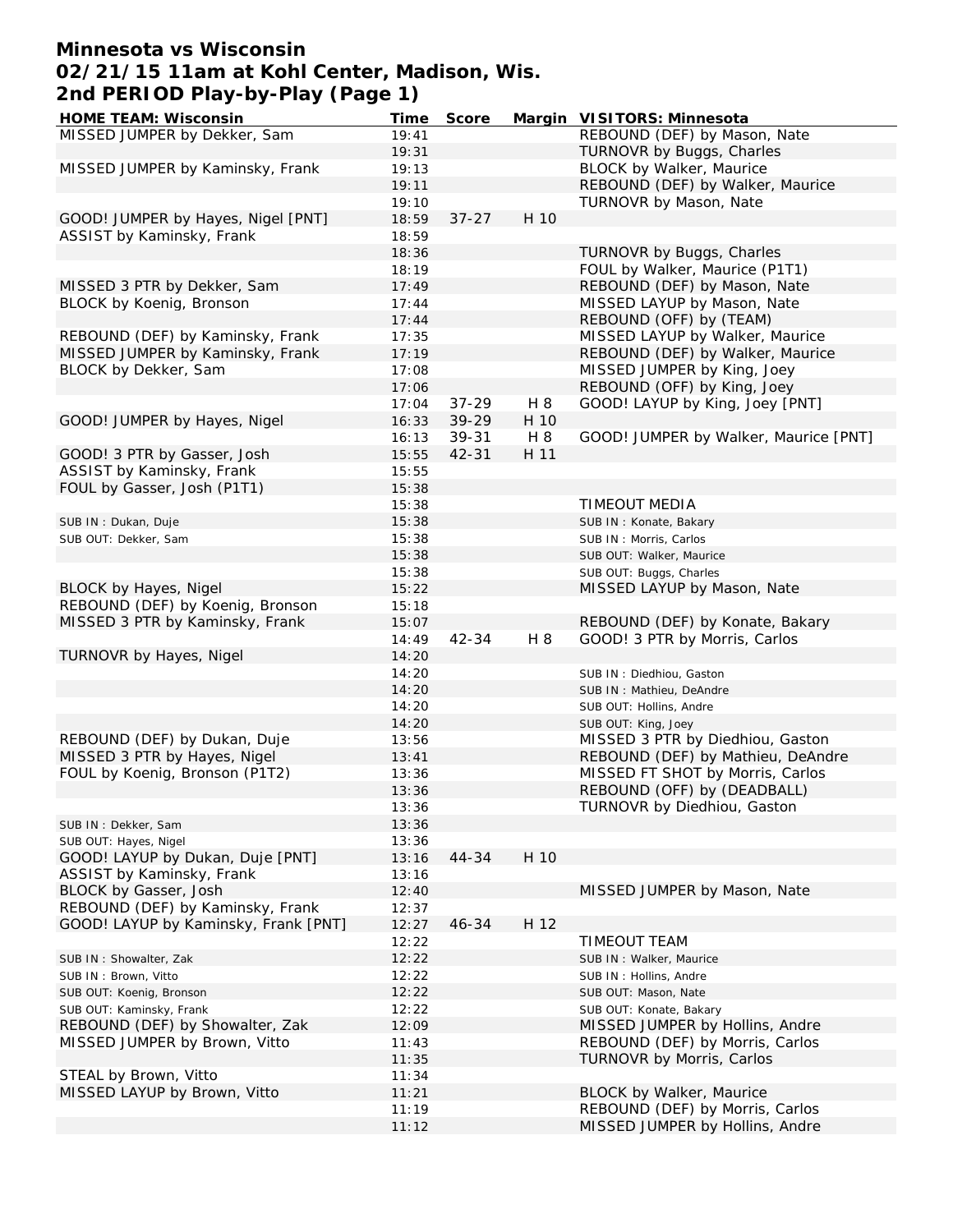## **Minnesota vs Wisconsin 02/21/15 11am at Kohl Center, Madison, Wis. 2nd PERIOD Play-by-Play (Page 2)**

| HOME TEAM: Wisconsin             | Time  | Score     |      | Margin VISITORS: Minnesota             |
|----------------------------------|-------|-----------|------|----------------------------------------|
| REBOUND (DEF) by Showalter, Zak  | 11:09 |           |      |                                        |
|                                  | 10:55 |           |      | FOUL by Diedhiou, Gaston (P3T2)        |
| TIMEOUT media                    | 10:55 |           |      |                                        |
| SUB IN: Koenig, Bronson          | 10:55 |           |      | SUB IN: King, Joey                     |
| SUB IN: Kaminsky, Frank          | 10:55 |           |      | SUB IN: Buggs, Charles                 |
| SUB IN: Hayes, Nigel             | 10:55 |           |      | SUB OUT: Diedhiou, Gaston              |
| SUB OUT: Showalter, Zak          | 10:55 |           |      | SUB OUT: Morris, Carlos                |
| SUB OUT: Brown, Vitto            | 10:55 |           |      |                                        |
| SUB OUT: Dukan, Duje             | 10:55 |           |      |                                        |
| GOOD! 3 PTR by Kaminsky, Frank   | 10:35 | 49-34     | H 15 |                                        |
| ASSIST by Hayes, Nigel           | 10:35 |           |      |                                        |
|                                  | 10:10 | 49-36     | H 13 | GOOD! LAYUP by Mathieu, DeAndre [PNT]  |
| MISSED JUMPER by Koenig, Bronson | 09:31 |           |      | REBOUND (DEF) by Hollins, Andre        |
|                                  | 09:23 | 49-38     | H 11 | GOOD! JUMPER by Mathieu, DeAndre [FB/P |
| TURNOVR by Kaminsky, Frank       | 09:02 |           |      |                                        |
| GOOD! 3 PTR by Koenig, Bronson   | 08:24 | 52-38     | H 14 |                                        |
|                                  | 08:24 |           |      |                                        |
| ASSIST by Hayes, Nigel           |       |           |      |                                        |
|                                  | 07:51 |           |      | FOUL by King, Joey (P3T3)              |
|                                  | 07:51 |           |      | TURNOVR by King, Joey                  |
| TIMEOUT media                    | 07:51 |           |      |                                        |
|                                  | 07:51 |           |      | SUB IN: Mason, Nate                    |
|                                  | 07:51 |           |      | SUB IN: Diedhiou, Gaston               |
|                                  | 07:51 |           |      | SUB OUT: Buggs, Charles                |
|                                  | 07:51 |           |      | SUB OUT: Mathieu, DeAndre              |
|                                  | 07:50 |           |      | SUB IN: Buggs, Charles                 |
|                                  | 07:50 |           |      | SUB OUT: King, Joey                    |
| MISSED 3 PTR by Koenig, Bronson  | 07:19 |           |      | REBOUND (DEF) by Hollins, Andre        |
| FOUL by Gasser, Josh (P2T3)      | 07:19 |           |      |                                        |
|                                  | 07:06 |           |      | MISSED JUMPER by Hollins, Andre        |
| BLOCK by Kaminsky, Frank         | 07:05 |           |      |                                        |
| REBOUND (DEF) by (TEAM)          | 07:03 |           |      |                                        |
| GOOD! DUNK by Dekker, Sam [PNT]  | 06:51 | 54-38     | H 16 |                                        |
|                                  | 06:41 |           |      | TIMEOUT 30sec                          |
|                                  | 06:37 |           |      | SUB IN: Morris, Carlos                 |
|                                  | 06:37 |           |      | SUB OUT: Buggs, Charles                |
|                                  | 06:34 | 54-40     | H 14 | GOOD! JUMPER by Mason, Nate            |
| MISSED LAYUP by Koenig, Bronson  | 06:22 |           |      | REBOUND (DEF) by Hollins, Andre        |
|                                  | 05:55 | 54-42     | H 12 | GOOD! LAYUP by Walker, Maurice [PNT]   |
|                                  | 05:55 |           |      | ASSIST by Mason, Nate                  |
| GOOD! FT SHOT by Hayes, Nigel    | 05:38 | $55 - 42$ | H 13 | FOUL by Diedhiou, Gaston (P4T4)        |
| MISSED FT SHOT by Hayes, Nigel   | 05:38 |           |      | REBOUND (DEF) by Konate, Bakary        |
|                                  | 05:38 |           |      | SUB IN: Mathieu, DeAndre               |
|                                  | 05:38 |           |      | SUB IN: Konate, Bakary                 |
|                                  | 05:38 |           |      | SUB IN: King, Joey                     |
|                                  | 05:38 |           |      | SUB OUT: Walker, Maurice               |
|                                  | 05:38 |           |      | SUB OUT: Hollins, Andre                |
|                                  | 05:38 |           |      | SUB OUT: Diedhiou, Gaston              |
| FOUL by Hayes, Nigel (P1T4)      | 05:25 |           |      |                                        |
| REBOUND (DEF) by Gasser, Josh    | 05:09 |           |      | MISSED 3 PTR by Mason, Nate            |
| MISSED JUMPER by Dekker, Sam     | 04:51 |           |      | REBOUND (DEF) by Konate, Bakary        |
|                                  | 04:44 | 55-44     | H 11 | GOOD! LAYUP by Mathieu, DeAndre [FB/PN |
| MISSED JUMPER by Hayes, Nigel    | 04:14 |           |      |                                        |
| REBOUND (OFF) by (DEADBALL)      | 04:13 |           |      |                                        |
|                                  | 04:13 |           |      | FOUL by King, Joey (P4T5)              |
|                                  |       |           |      |                                        |
|                                  | 04:12 |           |      | SUB IN: Buggs, Charles                 |
| TURNOVR by Koenig, Bronson       | 04:12 |           |      | SUB OUT: King, Joey                    |
|                                  | 03:46 |           |      |                                        |
|                                  | 03:46 |           |      | TIMEOUT media                          |
| BLOCK by Kaminsky, Frank         | 03:20 |           |      | MISSED JUMPER by Mason, Nate           |
|                                  | 03:18 |           |      | REBOUND (OFF) by Mason, Nate           |
|                                  | 03:15 | 55-46     | H 9  | GOOD! LAYUP by Konate, Bakary [PNT]    |